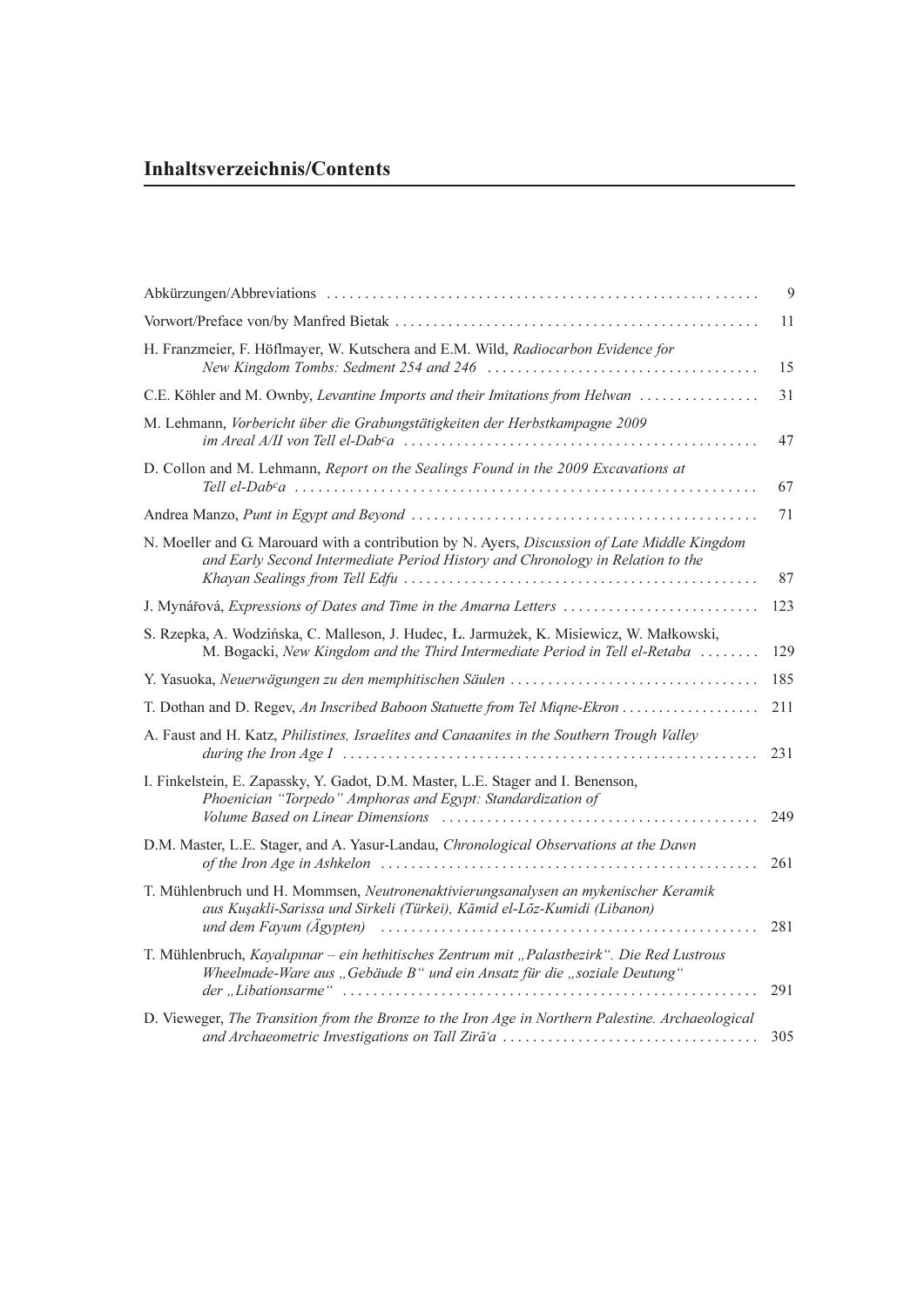#### Einladung zur Artikeleinreichung

Die Zeitschrift Ägypten und Levante plant, fallweise für einzelne Hefte einen Themenschwerpunkt vorzugeben. In diesem Sinne ist vorgesehen, Heft 23 (2013) dem Themenschwerpunkt "Paläste in Ägypten und der Levante" zu widmen. Das Thema ist in umfassendem Sinn gemeint, und kann archäologische, baugeschichtliche, kunsthistorische, strukturanalytische sowie auch epigraphische oder literarische Studien etc. umfassen.

Interessierte Autoren sind herzlich eingeladen, Artikel zu dem genannten Themenschwerpunkt einzureichen. Einsendeschluss ist Ende Mai 2013.

#### Invitation for submission of articles

In the future, some issues of the journal "Egypt and the Levant" shall occasionally be associated with a general subject matter. Therefore, for issue 23 (2013) the subject matter "Palaces in Egypt and the Levant" is foreseen. The topic is understood in a wide sense and may encompass archaeological, building-historical, art-historical, structure-analytical as well as epigraphic or literature studies etc.

Authors interested to contribute are kindly invited to submit articles. The deadline will be end of May 2013.

> Die Redaktion von Ägypten und Levante The editors of Egypt and the Levant, z.H. Ernst Czerny ernst.czerny@oeaw.ac.at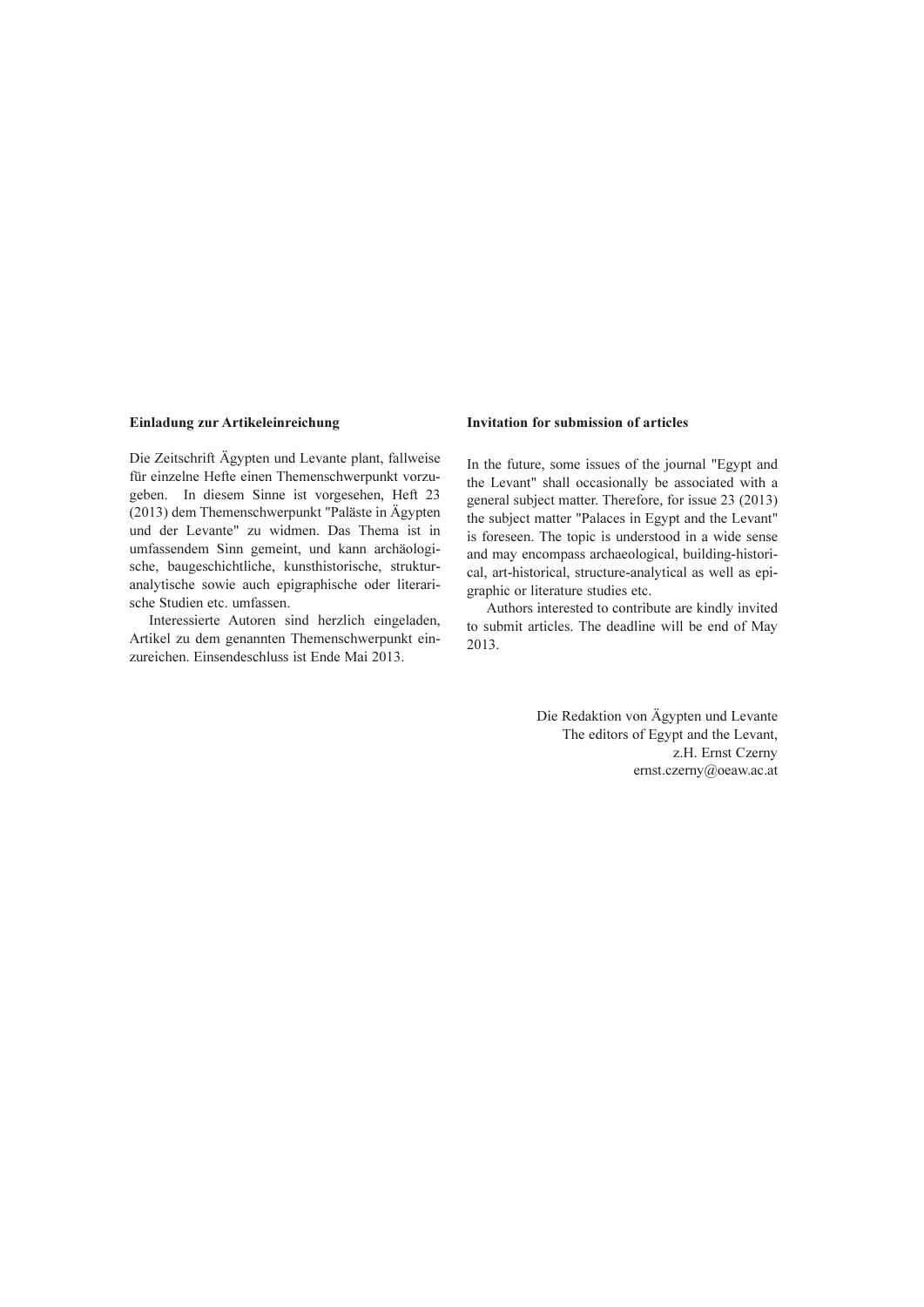# Abkürzungen/Abbreviations

| A&L (E&L)     | Ägypten und Levante. Zeitschrift für ägyptische<br>Archäologie und deren Nachbargebiete (Egypt<br>and the Levant. International Journal for Egyptian<br>Archaeology and Related Disciplines), Wien |
|---------------|----------------------------------------------------------------------------------------------------------------------------------------------------------------------------------------------------|
| AA            | Archäologischer Anzeiger. Jahrbuch des Deut-<br>schen Archäologischen Instituts, Berlin                                                                                                            |
| <i>AASOR</i>  | Annual of the American Schools of Oriental<br><i>Research</i> , Cambridge Mass.                                                                                                                    |
| ABSA          | The Annual of the British School at Athens, Lon-<br>don                                                                                                                                            |
| <i>ADAJ</i>   | Annual of the Department of Antiquities of Jor-<br>dan, Amman                                                                                                                                      |
| AfO           | Archiv für Orientforschung, Berlin, Graz                                                                                                                                                           |
| AJA           | American Journal of Archaeology, New York,<br>Baltimore, Norwood                                                                                                                                   |
| AnzWien       | Anzeiger der [Österreichischen] Akademie der<br>Wissenschaften, Wien, Philosophisch-historische<br>Klasse, Wien                                                                                    |
| AOAT          | Alter Orient und Altes Testament, Kevelaer &<br>Neukirchen-Vluyn, Münster                                                                                                                          |
| AoF           | Altorientalische Forschungen, Berlin                                                                                                                                                               |
| Archéo-Nil    | Archéo-Nil. Bulletin de la société pour l'étude<br>des cultures prépharaoniques de la vallée du Nil<br>(Paris)                                                                                     |
|               | Archaeometry Archaeometry. The Bulletin of the Research<br>Laboratory for Archaeology and the History of<br>Art, Oxford University, Oxford                                                         |
| AS            | Anatolian Studies. Journal of the British Institute<br>of Archaeology at Ankara, London                                                                                                            |
| <i>ASAE</i>   | Annales du service des antiquités de l'Égypte,<br>le Caire                                                                                                                                         |
| AV            | Archäologische Veröffentlichungen. Deutsches<br>Archäologisches Institut, Abteilung Kairo, Ber-<br>lin/Mainz am Rhein                                                                              |
| <b>BACE</b>   | The Bulletin of the Australian Centre for Egypto-<br><i>logy</i> , Sydney                                                                                                                          |
| BAR           | Biblical Archaeology Review, Boston                                                                                                                                                                |
| <b>BAR IS</b> | British Archaeology Reports, International<br>Series, London-Oxford                                                                                                                                |
| <b>BASOR</b>  | Bulletin of the American Schools of Oriental<br>Research, Boston-New Haven                                                                                                                         |
| <b>BCE</b>    | Bulletin de la céramique égyptienne, le Caire                                                                                                                                                      |
| <i>BdE</i>    | Bibliothèque d'étude, Institut français d'archéo-<br>logie Orientale, le Caire                                                                                                                     |
| Belleten      | Belleten. Türk Tarih Kurumu, Ankara                                                                                                                                                                |
| <b>BIFAO</b>  | Bulletin de l'Institut français d'archéologie<br>Orientale, le Caire                                                                                                                               |
|               | BIAA Monograph British Institute of Archaeology at Ankara<br>Monograph, Cambridge                                                                                                                  |
| <i>BMMA</i>   | Bulletin of the Metropolitan Museum of Art, New<br>York                                                                                                                                            |
| <b>BSAE</b>   | British School of Archaeology in Egypt, London;<br>bis Bd. 10 1905: ERA; ab Bd. 64 1952: BSEA                                                                                                      |

|               | Paris                                                                                                                                                        |
|---------------|--------------------------------------------------------------------------------------------------------------------------------------------------------------|
|               | Cahiers de Karnak Cahiers de Karnak, Centre franco-egyp-<br>tien d'étude des temples de Karnak, Paris                                                        |
| $c$ Atiqot    | <sup>c</sup> Atigot. Journal of the Israel Department of<br>Antiquities, Jerusalem                                                                           |
| <b>CCE</b>    | Cahiers de la céramique égyptienne, Le Caire                                                                                                                 |
| <b>CChEM</b>  | Contributions to the Chronology of the Eastern<br>Mediterranean, Vienna                                                                                      |
| CdE           | Chronique d'Egypte, Brussels                                                                                                                                 |
| <b>CRIPEL</b> | Cahiers de recherches de l'institut de Papyrolo-<br>gie et d'Egyptologie de Lille; Société Urbaines<br>en Egypte et au Soudan, Lille                         |
| DaM           | Damaszener Mitteilungen, Mainz                                                                                                                               |
| DE            | Discussions in Egyptology, Oxford                                                                                                                            |
| E&L           | see $\ddot{A}\&L$                                                                                                                                            |
| EΑ            | Egyptian Archaeology. The Bulletin of the Egypt<br>Exploration Society (EES), London                                                                         |
| EES           | Egypt Exploration Society, London                                                                                                                            |
| <b>EES EM</b> | Egypt Exploration Society Excavation Memoirs,<br>London (earlier names: MEEF/MEES)                                                                           |
| <b>EES OP</b> | Egypt Exploration Society Occasional Publica-<br>tions, London                                                                                               |
| Eretz Israel  | Eretz Israel. Studies in Archaeology, History and<br>Geography, Jerusalem                                                                                    |
| FoRa          | Forschungen in der Ramses-Stadt, Die Grabun-<br>gen des Pelizäus-Museums Hildesheim in Quan-<br>tir - Pi-Ramesse, hg. von E.B. Pusch und M.<br>Bietak, Mainz |
| HÄB           | Hildesheimer Ägyptologische Beiträge, Hildes-<br>heim                                                                                                        |
| IEJ           | Israel Exploration Journal, Jerusalem                                                                                                                        |
| IstMitt       | Istanbuler Mitteilungen, Deutsches Archäologi-<br>sches Institut, Abteilung Istanbul, Tübingen                                                               |
| <i>JAMT</i>   | Journal of Archaeological Method and Theory,<br>Springer                                                                                                     |
| <i>JANES</i>  | Journal of the Ancient Near Eastern Society,<br>New York, University of Columbia                                                                             |
| <i>JARCE</i>  | Journal of the American Research Center in<br>Egypt, Boston                                                                                                  |
| JAS           | Journal of Archaeological Science, London,<br>New York                                                                                                       |
| JEA           | Journal of Egyptian Archaeology, London                                                                                                                      |
| <i>JNES</i>   | Journal of Near Eastern Studies, Chicago                                                                                                                     |
| Iraq          | Iraq. The The British Institute for the Study of<br>Iraq Journal, London                                                                                     |

BSEG Bulletin de la Société d'égyptologie de Genève,

BSFE Bulletin de la Société française d'égyptologie,

Genf

- JSOT Journal for the Study of the Old Testament, Sheffield
- Kêmi Kêmi. Revue de philologie et d'archéologie égyptienne et coptes, Paris